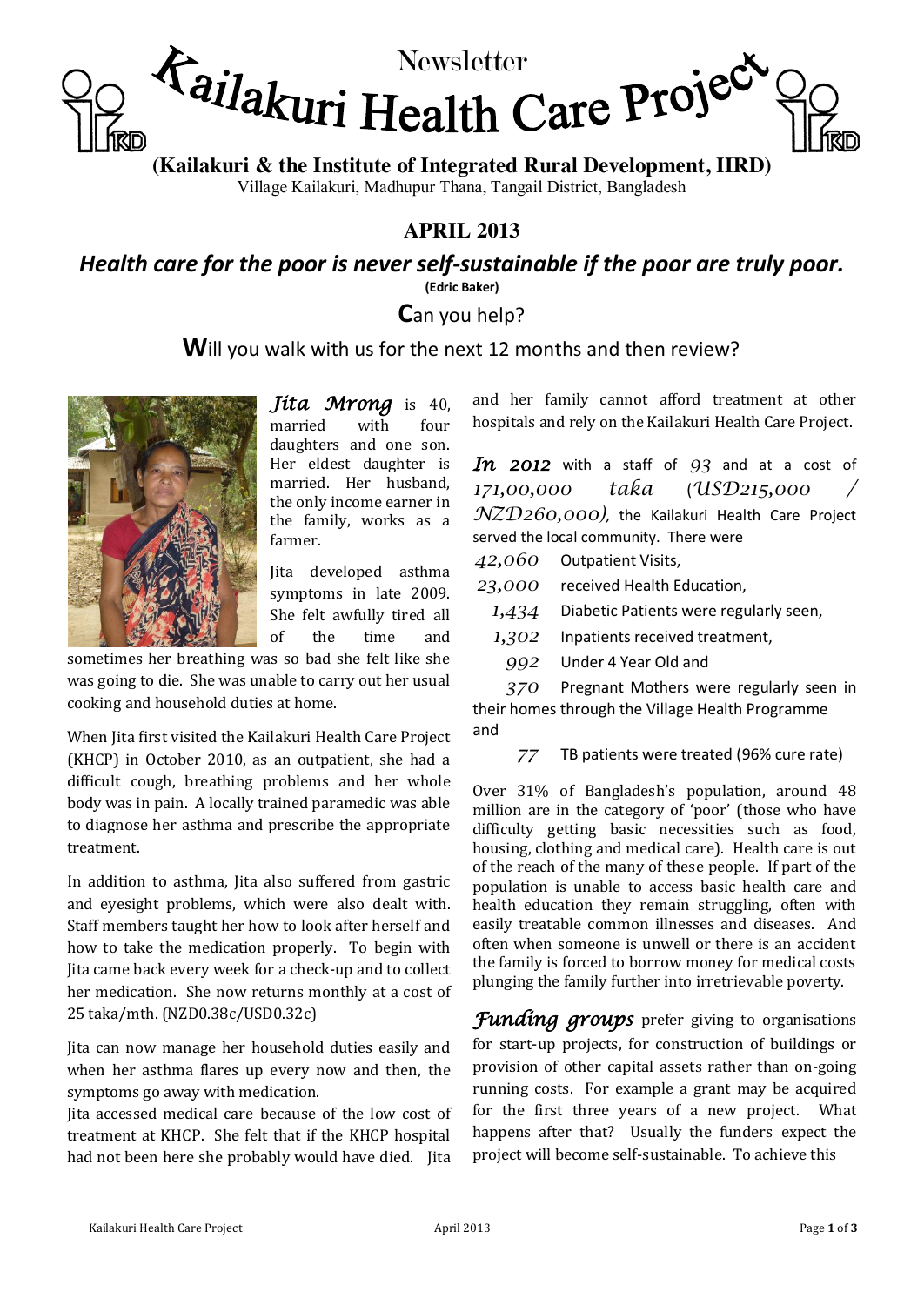the project needs a regular income. It must then rely on those to whom it provides its service(s), to individual donors and the very few other organisations which will give for on-going running costs. If the project relies solely on those who need/use their service, it then finds it necessary to cut out the very sector of society that need help - the 'truly' poor.

Funding for on-going running costs is the most difficult to find.

Kailakuri Health Care Project (KHCP) provides health care for the 'truly' poor. Those who are not poor are turned away. Many families bring their sick here as they cannot afford to go elsewhere. Investigations and treatment are simple and diagnosis of the patients usually falls into the category of common illnesses and diseases.

Many of these problems are easily treatable with the skills of well-trained paramedics. KHCP's paramedics come from the local community. Many have low educational qualifications but are intelligent and highly motivated. Coming from the local community they are able to understand the ways of their community and not only dispense medication but effective advice which fits into the cultural settings of the patients.

Kailakuri Health Care Project has gained a positive reputation amongst other medical institutions in Bangladesh and acknowledges with gratitude the support it receives from BIRDEM Hospital(Diabetes Association of Bangladesh), Damien Foundation and the Government of Bangladesh (National DOTS TB programme), the Mymensingh BNSB Eye Hospital, Lilly Company (free syringes and concession priced insulin through BIRDEM Hospital), Madhupur Government Health Care Complex, the Medicins-Sans-Frontier/Government Mymensingh Kala Azar Programme, Taize Bros in Mymensingh, the Pirgacha Mission, and Notre Dame College, Dhaka.

If poorest of society are given the resources to lift themselves up then the whole of society must be better off. If a community is healthy, adults are able to work and children are able to attend school and learn, all having the opportunity to improve their circumstances

and make a positive contribution toward the economic and social well-being of society. If a community is unhealthy the opposite happens. It stands to reason that the elimination of poverty benefits all.

Working at Kailakuri and building relationships with many who are truly poor, my impression is that those ready to be a drain on society are very few compared to those wanting to work and study hard to better their lives but are blocked through various circumstances.

*So will you consider supporting us financially for a period of 12 months and then review to help us build up reserves?* Right now the balance in our account will only allow us to operate for another 5 months; it increases in small amounts each month but not enough to sustain us through a vital transition period.

We are working hard at building up in-country support but know that this will take some years. At the beginning of 2013 we held a Symposium "Making Health Care Accessible to the Poor" in Dhaka (see page 3). Through this and the building up of contacts within Bangladesh we hope to develop Bangladeshi support.

Next year Drs Jason and Merindy Morgenson will begin work at Kailakuri. They plan to stay long-term. This more than anything gives the Kailakuri Health Care Project long-term security and we humbly thank God for Jason and Merindy.

Discussions continue on the viability of using the KHCP as a model for future health care projects in Bangladesh and even other parts of the world. Dr Edric Baker has developed a health care system which could well provide millions of poor with one very important resource needed to improve their circumstances.

Please help the KHCP to continue to be part of the solution for health care for the poor.

> *Christine Steiner KHCP English Administration/Funding Coordinator*

P.S. Latest news from Jason and Merindy is that because of health issues their commencement may be delayed, however, we are hoping they will still start next year.

# *Donations can be made by...*

1) Making payments to our New Zealand Bank Account (ANZ, Whakatane): Account Name: Kailakuri Health Care Project - Link Group, Account Number: 01 0486 0185024 00

2) Paying online through our website via Paypal at http://sites.google.com/site/kailakurihealth For 1 & 2 please email Glenn Baker at gabakerbcs@clear.net.nz with your donation and contact details for receipts, also details of regular automatic payments set up.

3) Posting a cheque made out to "Kailakuri Health Care Project - Link Group" to KHCP-NZ Link Group, 33 Waiewe St, Whakatane 3120

## *Thank-you so much for your support.*

*If you have not received a receipt for a donation made in 2012-13 year ending 31st March 2013, please contact our treasurer, Glenn Baker.*